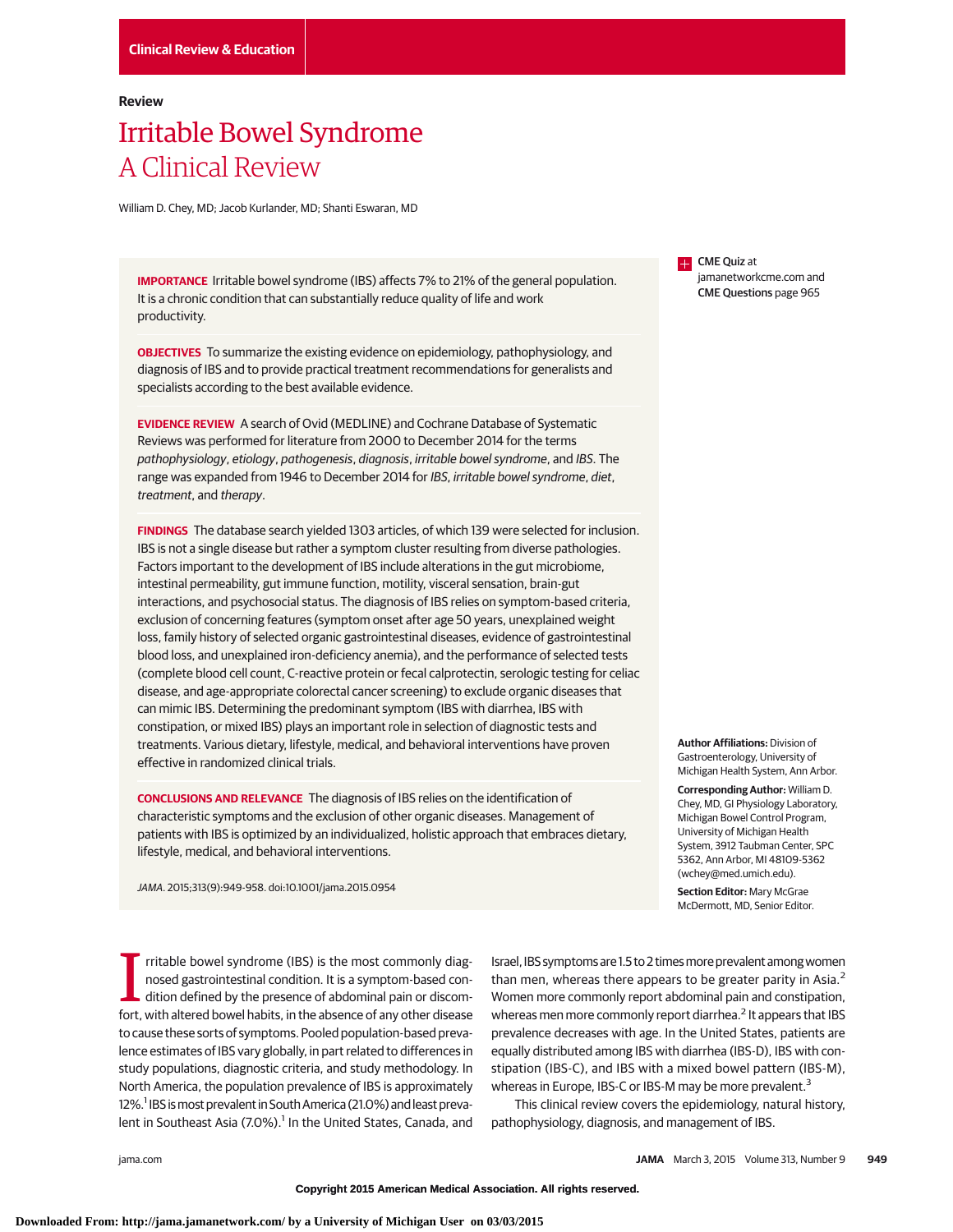# **Methods**

Evidence to support this clinical review was obtained from searches performed by a medical librarian of MEDLINE and the Cochrane Database of Systematic Reviews from 2000 to December 2014 for the terms pathophysiology, etiology, pathogenesis, diagnosis,

**FODMAP** fermentable oligosaccharides, disaccharides, monosaccharides, and polyols **IBS** irritable bowel syndrome **IBS-C** IBS with constipation **IBS-D** IBS with diarrhea

**IBS-M** IBS with a mixed bowel pattern

irritable bowel syndrome, and IBS. The range was expanded from 1946 to December 2014 for IBS, irritable bowel syndrome, diet, treatment, and therapy. This search strategy yielded 1303 articles after limiting to the English language. We se-

lected 139 articles for inclusion. When available, systematic reviews and meta-analyses were used to summarize the available evidence.

# Burden of Illness and Natural History

Multiple comorbidities are associated with IBS, including somatic pain syndromes (fibromyalgia, chronic fatigue syndrome, and chronic pelvic pain),<sup>4</sup> other gastrointestinal disorders (gastroesophageal reflux disease<sup>5</sup> and dyspepsia<sup>6</sup>), and psychiatric disorders (major depression, anxiety, and somatization), $^7$  raising the possibility of shared pathogenesis.

In most patients, IBS is a chronic relapsing disease in which symptoms may vary over time. A systematic review showed that during long-term follow-up of clinic-based IBS patients, 2% to 18% worsened, 30% to 50% remained unchanged, and 12% to 38% improved.<sup>8</sup> Previous surgery, longer duration of disease, higher somatic scores, and comorbid anxiety and depression all predicted worse outcomes. After a negative diagnostic evaluation result, a patient receiving a diagnosis of IBS has a less than 5% risk of receiving an alternative organic diagnosis in the future.<sup>8</sup>

Over time, patients may migrate between different IBS subtypes,<sup>9</sup> most commonly from IBS-C or IBS-D to IBS-M; switching between IBS-C and IBS-D occurs less commonly.<sup>10</sup> Many of the "natural history" studies in IBS are affected by treatments introduced by the patient or clinician. Thus, it is difficult to know how much symptom variation is the consequence of medical intervention vs the true natural history of IBS.

IBS significantly reduces health-related quality of life and work productivity.<sup>11</sup> Among patients with IBS, 13% to 88% seek care. Individuals who seek care have more distress and less social support than those who do not.<sup>12</sup> In the United States, IBS accounts for 3.1 million ambulatory care visits and 5.9 million prescriptions annually, with total direct and indirect expenditures exceeding \$20 billion.<sup>13,14</sup>

# Pathophysiology

The pathogenesis of IBS, like the clinical phenotype, is heterogeneous (Box 1). IBS likely encompasses a number of diseases with dis**Environmental Contributors to IBS Symptoms** Early life stressors (abuse, psychosocial stressors) Food intolerance Antibiotics Enteric infection **Host Factors Contributing to IBS Symptoms** Altered pain perception Altered brain-gut interaction Dysbiosis Increased intestinal permeability Increased gut mucosal immune activation Visceral hypersensitivity

tinct pathophysiology that present with similar symptoms. During the past 40 years, a number of factors that contribute to the pathophysiology of IBS have emerged. Traditionally, the pathogenesis of IBS has focused on abnormalities in motility, visceral sensation, braingut interaction, and psychosocial distress. Although one or more of these abnormalities are demonstrable in the majority of IBS patients, none can account for symptoms in all of them. More recently, altered gut immune activation, intestinal permeability, and intestinal and colonic microbiome have been identified in some IBS patients.15,16

Supporting a role for these factors is the increased prevalence of IBS symptoms in inflammatory conditions such as celiac disease<sup>17</sup> and inflammatory bowel diseases<sup>18</sup> and following severe acute gastroenteritis.19 The intestinal mucosa of some IBS patients shows increased activation of the innate and adaptive immune systems.<sup>20,21</sup> Increased small bowel and colonic permeability has also been observed in patients with IBS-D<sup>22</sup> and is associated with visceral hypersensitivity.<sup>23</sup> The fecal microbiota of IBS patients differ significantly from that of controls, likely reflecting the influence of genetics, diet, stress, infection, and drugs or antibiotics.<sup>24</sup>

IBS symptoms that arise after acute gastroenteritis or socalled postinfectious IBS present an interesting developmental model. Host factors such as genetics, immune function, microbiome, and psychological status, as well as environmental factors such as stress, severity of infection, or treatment with antibiotics, could predispose to the development of chronic IBS symptoms.<sup>25</sup> It is important to identify patients with postinfectious IBS because, unlike typical IBS, which tends to be a chronic relapsing condition, it spontaneously resolves in roughly half of patients within 6 to 8 years of the index infection.25

Many patients identify food as a trigger for their IBS symptoms. Various reviews of how specific dietary constituents can cause gastrointestinal symptomsareavailable.26-29The contribution of true food allergies to IBS is small.<sup>30</sup> Conversely, food intolerances are common in IBS patients. Increasingly, rapidly fermentable, osmotically active, short-chain carbohydrates (including fructose, lactose, fructans and galactans, and sugar alcohols) have been recognized as an important trigger of IBS symptoms. Poorly absorbed carbohydrates can exert osmotic effects and lead to increased fermentation in the small bowel or colon, which can exacerbate symptoms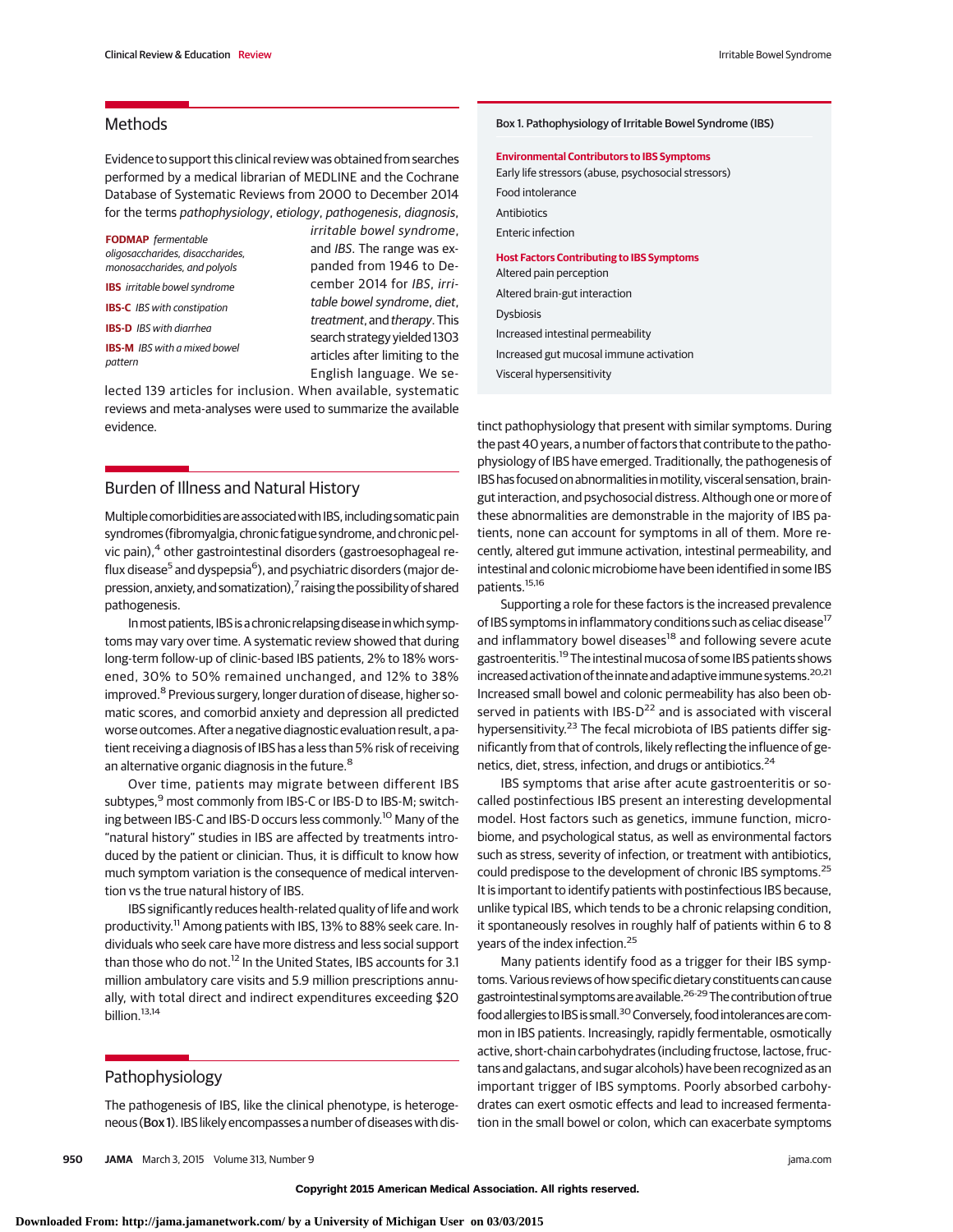#### Box 2. Features of Irritable Bowel Syndrome

#### **Typical Features**

Loose/frequent stools

Constipation

Bloating

Abdominal cramping, discomfort, or pain

Symptom brought on by food intake/specific food sensitivities

Symptoms dynamic over time (change in pain location, change in stool pattern)

## **Concerning Features for Organic Disease**

Symptom onset after age 50 y

Severe or progressively worsening symptoms

Unexplained weight loss

Nocturnal diarrhea

Family history of organic gastroenterological diseases, including colon cancer, celiac disease, or inflammatory bowel disease

Rectal bleeding or melena

Unexplained iron-deficiency anemia

in IBS patients who have underlying abnormalities in gut function and sensation.<sup>29</sup> On the other hand, healthy individuals with normal gut function and sensation rarely experience symptoms after a meal.

Psychosocial factors may also predispose to the development of IBS. Women with IBS are more likely to have experienced verbal, sexual, or physical abuse, which can contribute to the development of the disease through brain-gut and mucosal immune dysfunction.<sup>31</sup> For some IBS patients, recurrent abdominal pain may begin in childhood and reflect learned-illness behaviors.<sup>32</sup> These experiences may lead to persistent changes in the braingut axis, resulting in the perception of otherwise unconscious interoceptive input from the gastrointestinal tract.<sup>33</sup> A subset of IBS patients have hypersensitivity to rectal balloon distention and increased activation of brain regions associated with emotional arousal and endogenous pain modulation.<sup>34</sup> In another subset of IBS patients, hypervigilance and catastrophizing are important features that lead to gastrointestinal and nongastrointestinal symptom amplification.<sup>35</sup>

# **Diagnosis**

The diagnosis of IBS is based on the presence of characteristic symptoms and the exclusion of selected organic diseases (Box 2). The cardinal features of IBS according to the current diagnostic standard, the Rome III criteria, include abdominal pain or discomfort and altered bowel habits (Box 3). IBS patients can experience constipation, diarrhea, or both. Identification of a patient's predominant bowel complaint plays an important role in both the selection of diagnostic testing and treatment. The Rome III criteria emphasize the importance of stool consistency to distinguish between the 3 subtypes of IBS (Box 3) $36$  because it correlates with patients' complaints of constipation or diarrhea and colonic transit better than stool frequency.<sup>37</sup> It can be assessed with the Bristol

Box 3. Rome III Criteria for Irritable Bowel Syndrome (IBS) With **Subtypes<sup>a</sup>** 

Recurrent abdominal pain or discomfort<sup>b</sup> at least 3 d/mo in the last 3 mo associated with 2 or more of the following:

- 1. Improvement with defecation
- 2. Onset associated with a change in frequency of stool
- 3. Onset associated with a change in form (appearance) of stool

#### **Subtyping IBS by Predominant Stool Pattern**

1. IBS with constipation—hard or lumpy stools-25% and loose or watery stools <25% of bowel movements

2. IBS with diarrhea—loose or watery stools-25% and hard or lumpy stools <25% of bowel movements

3. Mixed IBS—hard or lumpy stools ≥25% and loose or watery stools ≥25% of bowel movements

- a Criterion fulfilled for the last 3 months, with symptom onset at least 6 months before diagnosis.
- <sup>b</sup> "Discomfort" means an uncomfortable sensation not described as pain.

Stool Form Scale, a validated instrument that allows reporting of stool appearance from a score of 1 (hard and lumpy stool) to 7 (entirely liquid).38 Bloating (subjective sensation of abdominal fullness) and distention (objective increase in abdominal girth) are also common and bothersome complaints reported by more than 80% of IBS patients.<sup>39</sup> However, many individuals without IBS also report these complaints.<sup>40</sup>

Although identifying patients with IBS-D or IBS-C is straightforward, patients with IBS-M present unique challenges. A detailed history can help determine whether a mixed bowel pattern represents the underlying disease state or is the consequence of medical intervention. It is important to consider all prescription and overthe-counter medications and supplements that could affect IBS symptoms (Box 4). A stool diary can help identify patterns among the chaotic bowel habits that many IBS patients report. Many IBS-M patients report periods without a bowel movement or with only small, hard stools, followed by periods of multiple stools of variable consistency that they interpret as "diarrhea." Most of these patients actually have IBS-C, with periods of progressive stool accumulation culminating in bowel purging. A radiograph demonstrating fecal loading can help confirm this clinical suspicion.

Along with an assessment of symptom-based criteria, one should be conducted for the presence of concerning features that identify patients who should undergo a more detailed evaluation to exclude organic disease<sup>41</sup> (Box 2, Box 5). Although the presence of concerning features may identify patients more likely to have an organic disease, most patients will ultimately have a negative evaluation result. Thus, the value of concerning features lies in their negative, rather than their positive, predictive value. Evidence suggests that a diagnosis of IBS can be confidently made for patients who fulfill symptom-based criteria and have no concerning features because the yield of extensive diagnostic testing is low.<sup>42</sup> Nonetheless, most health care professionals view IBS as a diagnosis of exclusion<sup>43</sup> and are uncomfortable relying solely on symptoms to diagnose it.

There are several diseases that should be considered in patients with IBS symptoms. A meta-analysis of 5 studies found a 4-fold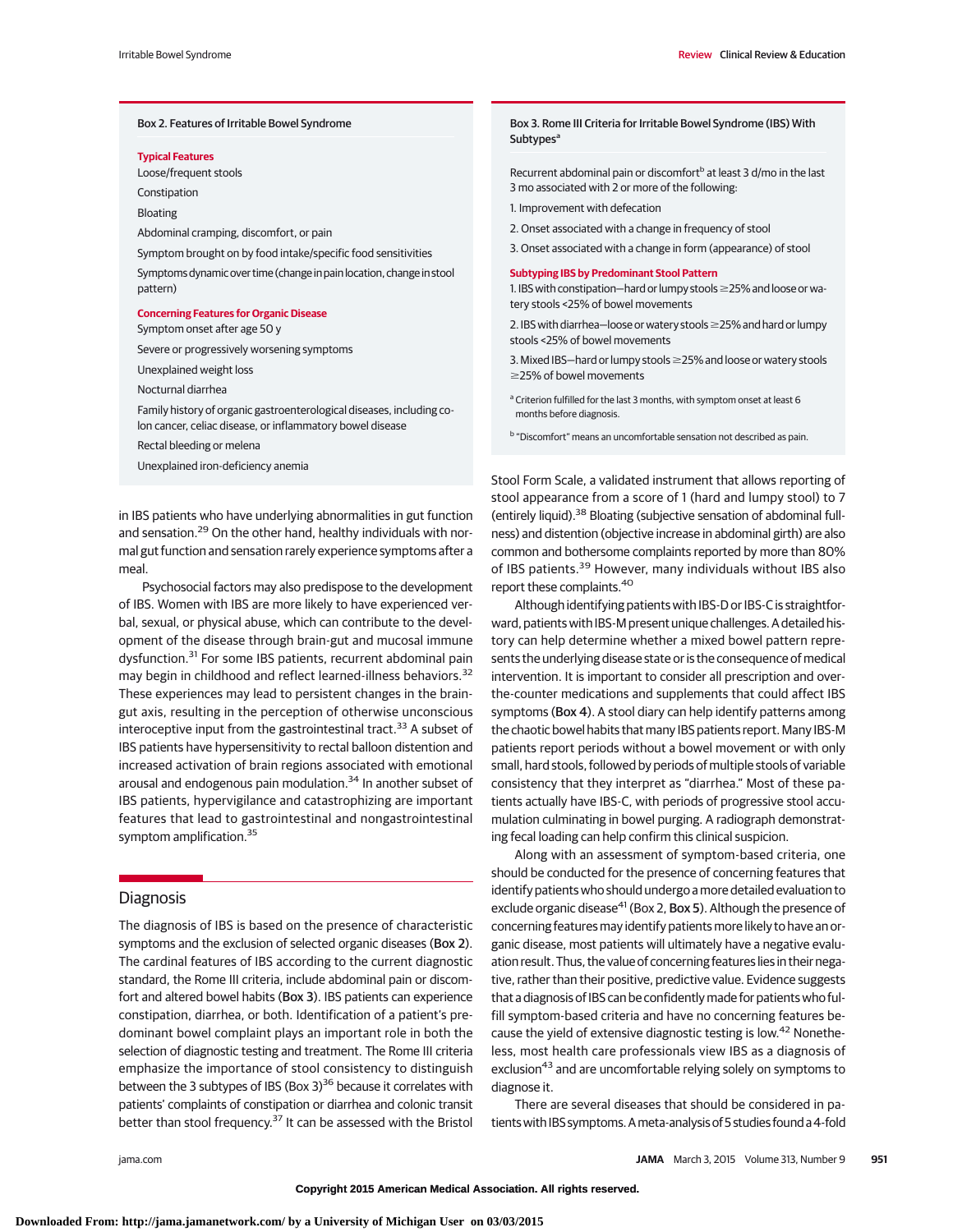Box 4. Commonly Used Treatments That Can Exacerbate Irritable Bowel Syndrome Symptoms

**Over-the-Counter**

Antihistamines Calcium Iron Magnesium Nonsteroidal anti-inflammatory drugs Wheat bran

## **Prescription**

Antibiotics Antidepressants Antiparkinsonian drugs Antipsychotics Calcium-channel blockers Diuretics Metformin Opioids Sympathomimetics

Box 5. Diagnostic Testing for Patients With Suspected Irritable Bowel Syndrome (IBS) and No Concerning Features

#### **All IBS Subtypes**

Complete blood cell count Age-appropriate colorectal cancer screening

#### **IBS With Diarrhea**

C-reactive protein or fecal calprotectin IgA TtG +/− quantitative IgA When colonoscopy performed, obtain random biopsies SeHCAT, fecal bile acids, or serum  $C_4$  where available

#### **IBS, Mixed**

C-reactive protein or fecal calprotectin IgA TtG +/− quantitative IgA Stool diary Consider abdominal radiography to evaluate for stool accumulation **IBS With Constipation**

If severe or medically refractory, refer to gastroenterology specialist for physiologic testing

Abbreviations: SeHCAT, tauroselcholic (selenium 75) acid; TtG, tissue translutaminase.

increased likelihood of biopsy-proven celiac disease in patients with IBS symptoms.<sup>44</sup> The prevalence of celiac disease in these patients varies by region, and although studies from Europe have demonstrated a higher prevalence of the disease, those from the United States have not.<sup>45</sup> Decision analysis suggests that routine screening for celiac disease in IBS patients becomes cost-effective at a prevalence of greater than or equal to 1%.<sup>46</sup> Given the potential longterm consequences of missing celiac disease, clinicians caring for patients with IBS should have a low threshold to screen for it, particularly in individuals with IBS-D.<sup>41</sup>

Recent literature has identified that a small subset of patients with suspected IBS-D have microscopic colitis. A recent casecontrol study found that age older than 50 years, nocturnal stools, weight loss, shorter duration of diarrhea, recent introduction of new drugs, and comorbid autoimmune diseases were associated with an increased risk of microscopic colitis (Box 2).<sup>47</sup> When colonoscopy is performed in patients with suspected IBS-D, random colon biopsies should be performed to rule out microscopic colitis (Box 5).<sup>41</sup>

Inflammatory bowel diseases, including ulcerative colitis and Crohn disease, are of concern when a patient with IBS symptoms is evaluated. Even low-grade inflammation could alter permeability and sensitize visceral afferent neurons, leading to alterations in motility and visceral sensation.<sup>18</sup> Studies suggest that more than a third of patients with inflammatory bowel disease fulfill the Rome criteria for IBS.<sup>18</sup> It is unclear how many patients with inflammatory bowel disease and overlapping IBS symptoms have concerning features (Box 2). From a pragmatic standpoint, the important question is how often inflammatory bowel disease is ultimately identified in patients who have typical IBS symptoms and no concerning features. A prospective US study that included more than 900 nonconstipated IBS patients and healthy controls undergoing colonoscopy found inflammatory bowel disease in less than 1% of IBS patients and none of the controls.<sup>48</sup> These data argue against routine colonoscopy in patients with typical IBS symptoms and no concerning features. Noninvasive biomarkers may provide a more costeffective means by which to screen for inflammatory bowel disease than colonoscopy. A recent systematic review and metaanalysis suggested that fecal calprotectin, a biochemical assay for intestinal inflammation, was effective and cost-effective in identifying inflammatory bowel disease.<sup>49</sup> Another systematic review and meta-analysis found that a C-reactive protein level of less than 0.5 mg/dL or fecal calprotectin level of less than 40 μg/g conferred a less than 1% risk of inflammatory bowel disease in patients with typical IBS symptoms.<sup>50</sup>

Perfusion of bile acids into the colon stimulates water and electrolyte secretion and accelerates transit.<sup>51</sup> Evidence of bile acid malabsorption may be present in up to a third of patients with IBS-D symptoms.<sup>52</sup> At present, clinicians can assess for bile acid malabsorption by instituting an empirical trial with a bile acid sequestrant. Several tests have been developed to identify such malabsorption, including the SeHCAT (tauroselcholic [selenium 75] acid) retention test, serum C4measurement, and fecal bile acidmeasurement. However, these tests are not widely available in the United States. It is hoped that eventually bile acidmalabsorption testing will identify IBS-D patients more likely to benefit from a bile acid sequestrant.

For IBS-C patients, colorectal cancer is a common concern. A meta-analysis that included 8 cross-sectional surveys found that constipation was actually associated with a lower prevalence of colorectal cancer (odds ratio,0.56; 95% CI,0.36-0.89). This analysis also found no significant increase in colorectal cancer risk among constipated patients vs nonconstipated controls in 3 cohort studies (odds ratio, 0.80; 95% CI, 0.61-1.04).<sup>53</sup> However, a more recent casecontrol study found that patients with chronic constipation have a significantly higher prevalence and incidence of colorectal cancer and benign colorectal neoplasms.<sup>54</sup> The limited prospective literature suggests that the risk of colorectal cancer is less than 1% in patients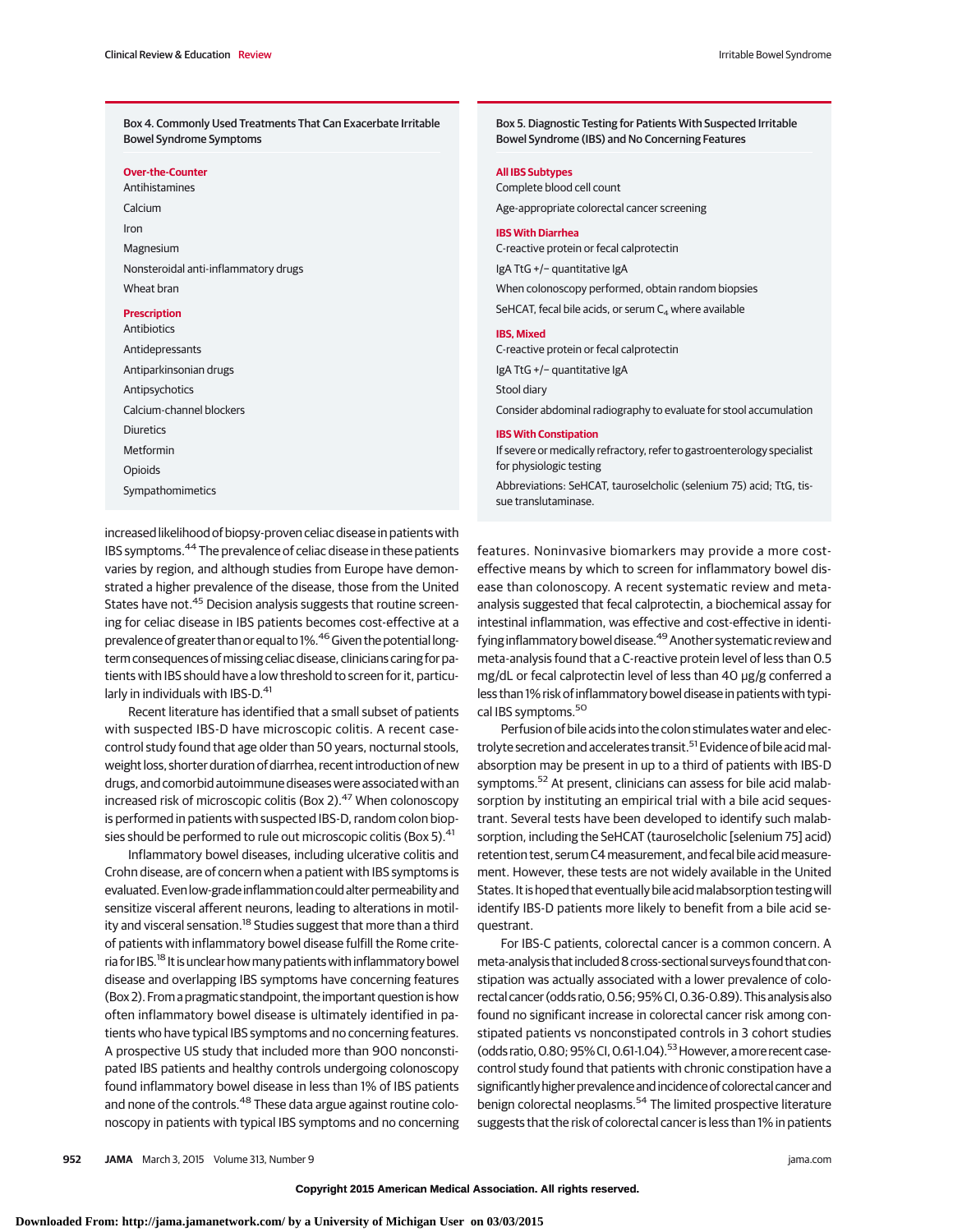| Table. Summary of Therapies for Irritable Bowel Syndrome <sup>a</sup> |                        |                                                                                                                                                   |                                                           |
|-----------------------------------------------------------------------|------------------------|---------------------------------------------------------------------------------------------------------------------------------------------------|-----------------------------------------------------------|
| <b>Treatment</b>                                                      | Quality of<br>Evidence | <b>Treatment Benefits</b>                                                                                                                         | <b>Most Common Adverse</b><br><b>Events</b>               |
| Over-the-Counter                                                      |                        |                                                                                                                                                   |                                                           |
| Fiber: psyllium                                                       | Moderate               | Best suited for IBS-C                                                                                                                             | Bloating, gas                                             |
| Laxatives: polyethylene<br>qlycol                                     | Very low               | Beneficial for constipation but not global<br>symptoms or pain in IBS-C                                                                           | Bloating, cramping,<br>diarrhea                           |
| Antidiarrheals: loperamide                                            | Very low               | Beneficial for diarrhea but not global symptoms<br>or pain in IBS-D                                                                               | Constipation                                              |
| Probiotics                                                            | Low                    | Possible benefits for global symptoms, bloating,<br>and gas as a class but unable to recommend<br>specific probiotics                             | Similar to placebo                                        |
| Antispasmodics:<br>peppermint oil                                     | Moderate               | Benefits for global symptoms and cramping                                                                                                         | GERD, constipation                                        |
| Prescription                                                          |                        |                                                                                                                                                   |                                                           |
| Antidepressants: TCAs,<br>SSRIs, SNRIs                                | High                   | TCAs and SSRIs improve global symptoms<br>and pain; leverage adverse effects to choose<br>TCAs for IBS-D patients and SSRIs for IBS-C<br>patients | Dry eyes/mouth,<br>sedation, constipation,<br>or diarrhea |
| Antispasmodics                                                        | Low                    | Some drugs offer benefits for global symptoms<br>and pain                                                                                         | Dry eyes/mouth,<br>sedation, constipation                 |
| Prosecretory agents                                                   |                        |                                                                                                                                                   |                                                           |
| Linaclotide                                                           | High                   | Improves global, abdominal, and constipation<br>symptoms in IBS-C                                                                                 | <b>Diarrhea</b>                                           |
| Lubiprostone                                                          | Moderate               | Improves global, abdominal, and constipation<br>symptoms in IBS-C                                                                                 | Nausea, diarrhea                                          |
| Antibiotics: rifaximin                                                | Moderate               | Improves global symptoms, pain, and bloating<br>in nonconstipated IBS patients                                                                    | Similar to placebo                                        |
| 5-HT <sub>3</sub> receptor<br>antagonists: alosetron                  | Moderate               | Improves global, abdominal, and diarrhea<br>symptoms in women with severe IBS-D                                                                   | Constipation, rare<br>ischemic colitis                    |
| <b>Other Therapies</b>                                                |                        |                                                                                                                                                   |                                                           |
| Psychological/behavioral<br>therapy                                   | Very low               | Benefits for global IBS symptoms in all<br>subgroups                                                                                              | Similar to placebo                                        |

Irritable Bowel Syndrome Review Clinical Review & Education

Abbreviations: GERD, gastroesophageal reflux disease; IBS, irritable bowel syndrome; IBS-C, IBS with constipation; IBS-D, IBS with diarrhea; SNRI, serotoninnorepinephrine reuptake inhibitor; SSRI, selective serotonin reuptake inhibitor; TCA, tricyclic antidepressant.

<sup>a</sup> Quality of Evidence were taken from Ford et al.<sup>59</sup> Quality of the evidence was reported as very low, low, moderate, or high based on the number and quality of available clinical trials and reproducibility of the results. Evidence judged to be of very low quality was from case series and nonrandomized trials while evidence judged to be of high quality was taken from randomized placebo-controlled trials with reproducible results.

with typical IBS symptoms and no concerning features and not increased compared with that in healthy controls. As such, in patients with typical IBS symptoms and no concerning features, ageappropriate colorectal cancer screening is the most logical recommendation.

An underrecognized condition in patients with IBS-C symptoms is dyssynergic defecation, a constipation-associated condition that arises from the inability to coordinate the abdominal wall, anal sphincter, and pelvic floor muscles in a way that enables normal defecation.<sup>55</sup> Although a sense of incomplete evacuation after a bowel movement or the need for digital maneuvers to facilitate defecation may increase the likelihood of dyssynergia, symptoms generally do not accurately identify affected patients.<sup>56</sup> Dyssynergia can cause abdominal symptoms such as pain, discomfort, and bloating, which are relevant to IBS-C. Preliminary data suggest that correction of dyssynergiawith biofeedback can improve both bowel and abdominal symptoms.<sup>57</sup> Thus, patients with medically refractory IBS-C symptoms should be referred to a specialist for evaluation of dyssynergia with a digital rectal examination, anorectal manometry, balloon expulsion testing, or anorectal imaging.

## Management

## General Management Recommendations

A trusting patient-physician relationship is the cornerstone of managing IBS patients. Actively listening, not interrupting, using empathy, setting realistic expectations ("helping" rather than "curing"), and

using nonverbal techniques such as making eye contact, nodding, leaning forward, and using open body posture can help build this relationship.<sup>58</sup> The clinician must understand the patient's goals for the visit and avoid focusing only on the gastrointestinal symptoms. Performing a physical examination establishes the ritual of touch, which many patients identify with a thorough and caring physician. It is critical to assign a confident diagnosis and provide education regarding the causes, natural history, and treatment of IBS.

Because IBS is a symptom-based disorder, treatments can address abdominal symptoms such as pain, cramping, bloating, or bowel symptoms, including diarrhea and constipation (Box 2). Traditionally, first-line IBS therapies have focused on over-thecounter medications aimed at improving diarrhea (eg, loperamide, probiotics) or constipation (eg, fiber supplements, laxatives). Benefits of this strategy include improving altered bowel habits, widespread availability, low cost, and an excellent safety record. However, over-the-counter medications offer little benefit for global, or overall, IBS symptoms or abdominal symptoms such as pain and bloating. The Table provides a summary of commonly used IBS treatments, along with recently published recommendations and evidence quality assessments from the American College of Gastroenterology Functional Bowel Disorders Task Force.<sup>59</sup> During the last 5 years, lifestyle and dietary interventions have become an increasingly important first-line treatment option.

## Exercise

Physically active individuals move their bowels more often and have more rapid colon transit than sedentary individuals.<sup>60</sup> Further-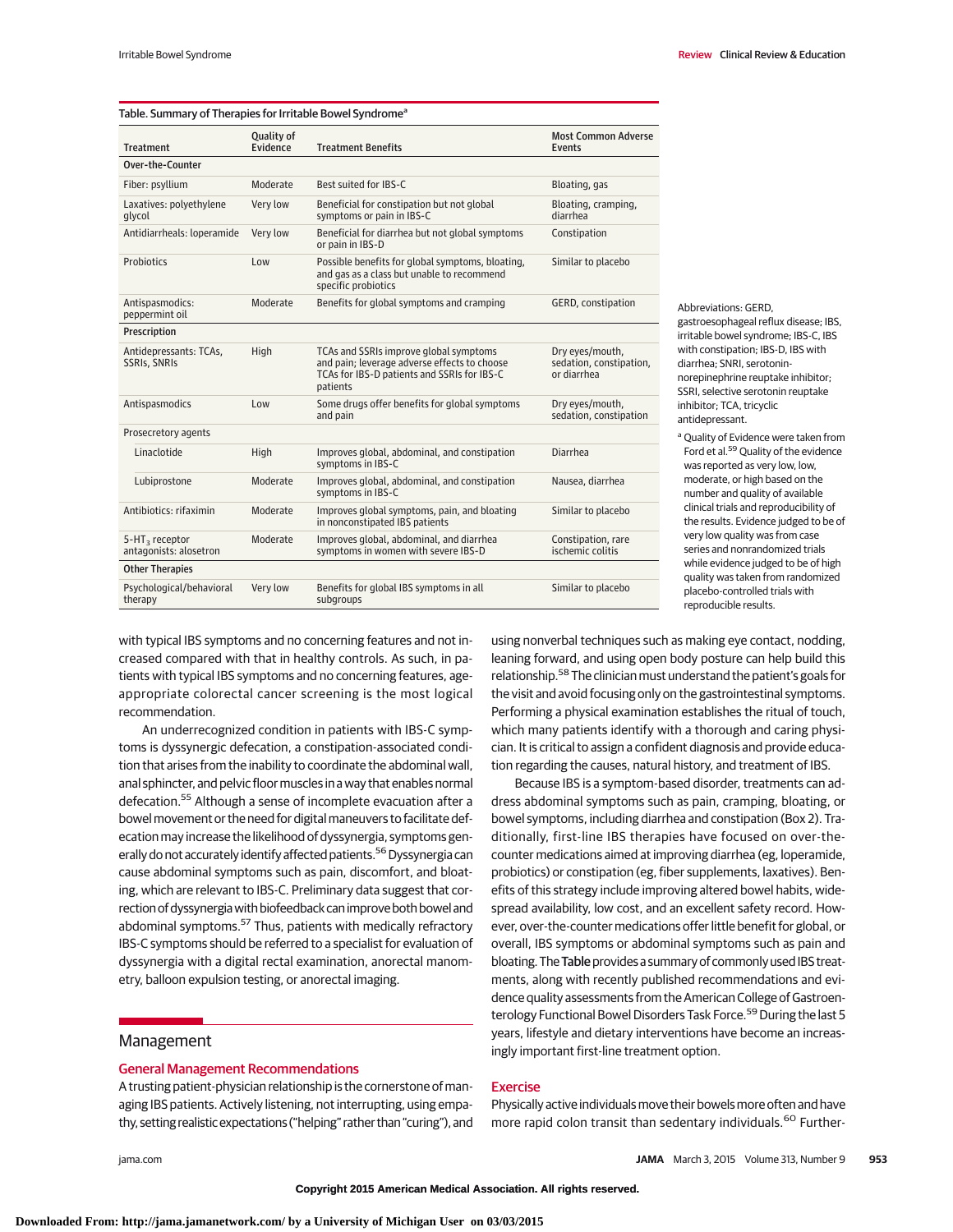more, a randomized clinical trial found that a structured exercise intervention led to greater improvements in overall IBS symptoms than usual care.<sup>61</sup> Thus, IBS patients should be encouraged to increase their physical activity. A simple recommendation is to take a 20 minute walk (roughly 1 mile) each day. Distance and pace can be gradually increased as tolerated.

# Diet

Patients often associate their IBS symptoms with eating a meal. Up to 90% of IBS patients restrict their diet to prevent or improve their symptoms.<sup>62</sup> True food allergies are uncommon in IBS. On the other hand, food intolerances or sensitivities are frequently reported. At present, there is emerging evidence that supports diets for IBS patients that are gluten free and low in fermentable oligosaccharides, disaccharides, monosaccharides, and polyols (FODMAP).

The effect of gluten was assessed by a randomized, doubleblind, placebo-controlled, rechallenge trial in 34 IBS patients with a history of gluten sensitivity.<sup>63</sup> During 6 weeks, overall IBS symptoms were not adequately controlled in 68% of patients receiving gluten vs 40% receiving a gluten-free diet (P < .001). Gluten worsened pain, bloating, and stool consistency, as well as "tiredness." Another study in IBS-D patients reported increased stool frequency, as well as altered gut permeability and immune activation, in the presence of gluten.<sup>64</sup> These data have led some to conclude that gluten is the primary cause of symptoms after ingestion of wheat. However, wheat contains fructans and other proteins that might also cause symptoms in IBS patients. In a recent Australian study of 37 IBS patients with wheat sensitivity, symptom relief was more closely associated with exclusion of poorly absorbed carbohydrates than gluten.<sup>65</sup> It is also likely that widespread negative media reports about gluten have increased the chance of a "nocebo" response, contributing to the perceived negative effects of eating glutencontaining foods.

Short-chain, poorly absorbed, highly fermentable carbohydrates are collectively known as FODMAPs and are found in such foods as wheat, onions, some fruits and vegetables, sorbitol, and some dairy. FODMAPs lead to increased small intestinal and colonic water secretion and fermentation, which causes increased production of short-chain fatty acids and gas.<sup>66</sup> Aside from increased flatulence, FODMAPs do not cause gastrointestinal symptoms in healthy adults.<sup>67</sup> Conversely, FODMAPs are an important trigger of meal-related symptoms in IBS patients, possibly as a consequence of underlying abnormalities in gut physiology and visceral sensation.<sup>29</sup> A randomized clinical trial in 30 IBS patients found lower overall symptom scores on the low-FODMAP diet vs a typical Australian diet ( $P < .001$ ).<sup>67</sup> Seventy percent of IBS patients felt better while receiving the low-FODMAP diet regardless of IBS subtype. Responders to full FODMAP exclusion should gradually reintroduce FODMAPcontaining foods to identify the level of dietary restriction needed to maintain symptom benefit. There are currently few long-term efficacy or safety data for the low-FODMAP diet.

Given the rapidly expanding role of dietary intervention in the primary management of IBS and other gastrointestinal conditions, it is becoming increasingly important for clinicians to become educated and to integrate a trained registered dietitian into the health care team.

## Medical Treatments for IBS-D Antidiarrheals

Antidiarrheal medications such as loperamide inhibit peristalsis, prolong gut transit, reduce fecal volume, and are often used as first-line agents in patients with IBS-D. Two randomized trials enrolling IBS-D and IBS-M patients found no benefit of loperamide over placebo for overall IBS symptoms.<sup>59</sup> However, loperamide reduces stool frequency, increases stool consistency, and can be used prophylactically when a patient anticipates diarrhea. When used long term, loperamide is preferred to diphenoxylate or atropine because it does not cross the blood-brain barrier and thus is less subject to habituation. In practice, many gastroenterologists use bile acid sequestrants such as cholestyramine and colesevelam to treat diarrhea. These agents have not been evaluated in rigorous, randomized trials with IBS patients.

#### Serotonin Agents: 5-HT<sub>3</sub> Receptor Antagonists

The gut hormone serotonin influences gastrointestinal motility and visceral sensation.<sup>68</sup> Alosetron is a 5-HT<sub>3</sub> antagonist approved in the United States for treating women with severe, disabling IBS-D that has not responded to traditional medical therapies. Alosetron (0.5-1 mg once to twice per day) improves global and individual IBS-D symptoms in women and men for up to a year, with a therapeutic gain over placebo of approximately 15%. Dose-dependent constipation and idiosyncratic ischemic colitis are potential adverse effects of alosetron that have led to a risk management plan requiring US patients and prescribers to acknowledge the risks before dispensation of the medication.<sup>69</sup>

Ondansetron, a 5-HT<sub>3</sub> antagonist that is less potent than alosetron, has been shown to benefit IBS-D in a recent randomized, double-blind, placebo-controlled, crossover study.<sup>70</sup> Ondansetron (4-8 mg 1-3 times per day) significantly improved stool consistency, global IBS symptoms, urgency, stool frequency, and bloating (all comparisons,  $P \le .002$ ) but not pain.

#### Antispasmodics

Antispasmodics include drugs with anticholinergic or calciumchannel blocking properties that may improve IBS symptoms by relaxing gut smooth muscle. Acknowledging the poor quality of many trials, a 2011 Cochrane review reported benefits of antispasmodics over placebo for abdominal pain and global assessment.<sup>71</sup> The American College of Gastroenterology Functional Bowel Disorders Task Force recently concluded that "certain antispasmodics (otilonium, hyoscine, cimetropium, pinaverium, and dicyclomine) provide symptomatic short-term relief in IBS."<sup>59</sup> Because some IBS patients have an exaggerated gastrocolonic reflex that is in part cholinergically mediated, $72$  these drugs may be best suited for postprandial abdominal cramping and loose stools. Dose-dependent adverse events, including constipation, fatigue, dry mouth, dizziness, and blurred vision, may occur. Anticholinergics should be avoided in the elderly.

Peppermint oil, which is available over the counter, possesses calcium-channel blocking properties and thus is classified as an antispasmodic. A number of small clinical trials suggest that enteric peppermint oil (187-225 mg 3 times daily) benefits some IBS patients.<sup>73</sup> Although peppermint oil is typically well tolerated, some patients may experience reflux symptoms.<sup>73</sup>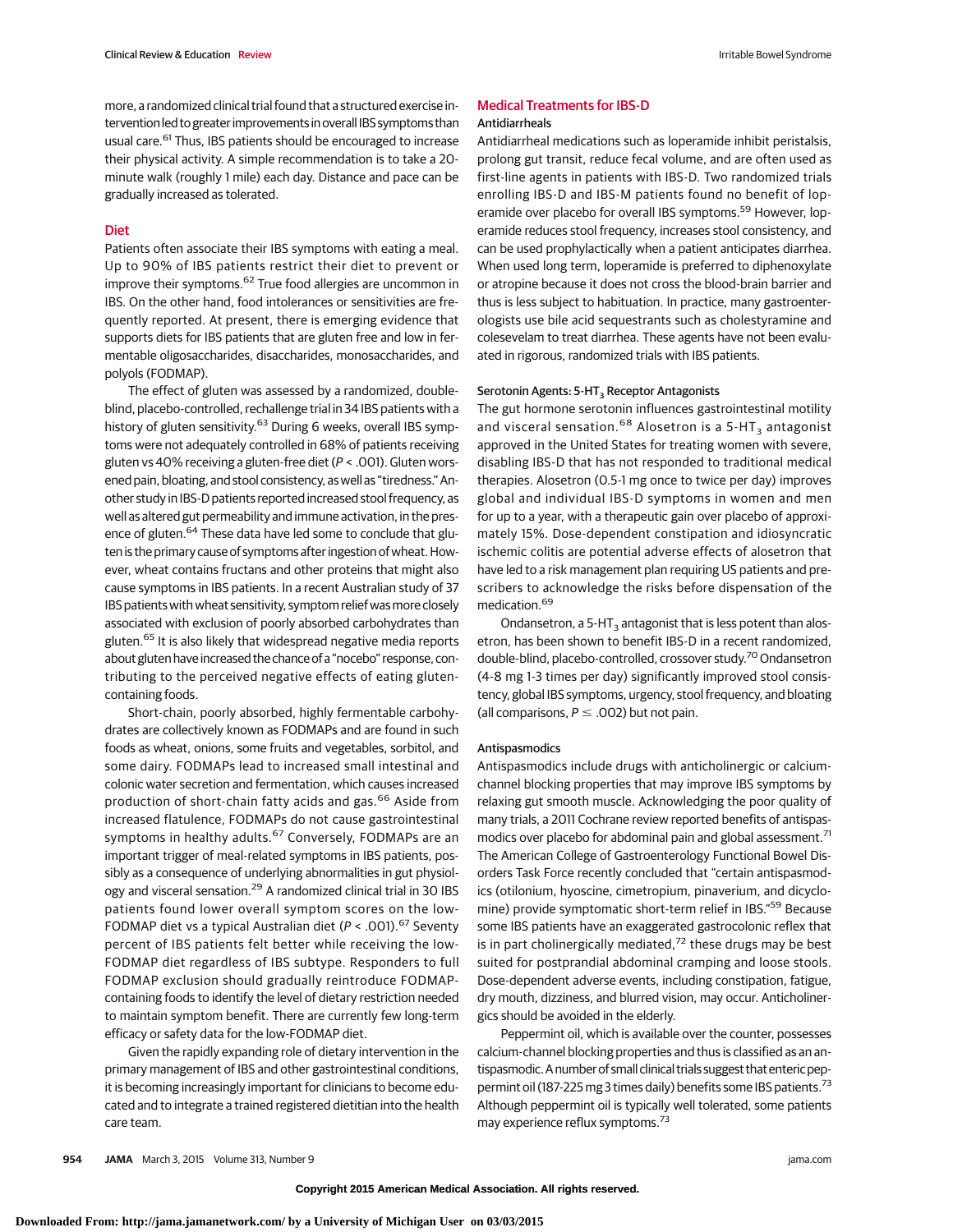#### Fiber Supplements

The efficacy of fiber for treating IBS has been summarized in recent reviews.26,74 The most recent meta-analysis reported modest benefits with fiber for global IBS symptoms (relative risk, 0.86; 95% CI, 0.80-0.94; number needed to treat, 10).<sup>74</sup> In a subgroup analysis, soluble fiber (psyllium and ispaghula husk; relative risk, 0.84; 95% CI, 0.73-0.94) but not insoluble fiber (wheat bran) was associated with improved IBS symptoms. Benefits of fiber appear most robust in patients with IBS-C rather than IBS-D. Fiber, which is often used as a first-line therapy, should be started at a nominal dose and gradually titrated upward during weeks to a total daily intake of 20 to 30 g. Wheat bran contains fructans, which, like other FODMAPs, can exacerbate IBS symptoms; thus, wheat bran should be avoided in IBS patients.<sup>26</sup>

#### Laxative Agents

Osmotic laxatives such as polyethylene glycol are frequently recommended as first-line therapy for IBS-C patients. Clinical trials have demonstrated that it improves bowel complaints, including stool frequency and consistency, but does not reliably improve abdominal pain or bloating.<sup>75</sup> The usual starting dose is 17 g in juice or water, with dose escalation dictated by clinical response. Polyethylene glycol is typically well tolerated but can cause dose-dependent bloating, gas, and loose stools.

Stimulant laxatives are also commonly used in IBS-C patients. Although efficacy has been demonstrated in patients with chronic constipation,<sup>76</sup> to our knowledge there are no randomized, controlled trials in IBS-C patients. Relevant to IBS, themost common adverse effects are abdominal pain and cramping.

#### Prosecretory Agents

Luminally acting prosecretory agents have been evaluated in IBS-C patients. Lubiprostone is a chloride-channel (ClC-2) activator that stimulates intestinal fluid secretion and improves global, bowel, and abdominal symptoms in IBS-C patients.<sup>77</sup> In 2 phase 3 trials (1711 IBS-C patients), a significantly higher percentage of patients treated with lubiprostone 8 μg twice daily responded compared with those treated with placebo (17.9% vs 10.1%;  $P = 0.001$ )<sup>78</sup> A higher dosage of 24 μg has proven effective in patients with chronic idiopathic constipation. To limit dose-dependent nausea (8% with an 8-μg dose and 33% with a 24-μg dose), lubiprostone should be received with food.

Linaclotide is a guanylate cyclase-C agonist that increases production of cyclic guanosine monophosphate. Intracellularly, cyclic guanosine monophosphate increases intestinal chloride secretion via the cystic fibrosis transmembrane regulator, whereas extracellularly it reduces firing of visceral afferent pain fibers.<sup>79</sup> A 2013 meta-analysis that included 3 rigorous randomized clinical trials in IBS-C patients reported a relative risk for response to linaclotide (290 μg once daily) vs placebo of 1.95 (95% CI, 1.3-2.9) and a number needed to treat of 7 (95% CI, 5-11).<sup>80</sup> The maximum benefit for stool frequency occurs within a week of treatment initiation, whereas abdominal pain and bloating may take 8 to 12 weeks to maximally improve. Diarrhea is the most common adverse effect with linaclotide, reported by 20% of patients.<sup>81</sup> Linaclotide should be received 30 to 60 minutes before breakfast to reduce the likelihood of diarrhea.

#### Modification of the Microbiota: Probiotics and Antibiotics

Probiotics are live bacteria that, when consumed in sufficient quantities, confer a health benefit to the host. Prebiotics are nutrients, usually carbohydrates, that encourage the growth of probiotic bacteria. Synbiotics are combinations of prebiotics and probiotics. Postbiotics consist of extracts from dead or lysed bacteria. The most robust data have evaluated the role of probiotics for IBS. In a recent meta-analysis including 35 randomized clinical trials, probiotics as a group improved global IBS symptoms (relative risk, 0.79; 95% CI, 0.70-0.89; number needed to treat, 7; 95% CI, 4-12.5), abdominal pain, bloating, and flatulence.<sup>59</sup> However, given the differences in probiotic preparations evaluated, data derived from grouping or directly comparing trials should be interpreted with caution.<sup>82</sup> Higherquality studies have tended to demonstrate less of a treatment effect. Thus, the current literature does not allow recommendations regarding specific probiotic preparations for IBS.

Rifaximin is a poorly absorbed, broad-spectrum antibiotic that has been evaluated in IBS patients. A recent meta-analysis that included 5 randomized clinical trials that enrolled predominantly nonconstipated IBS patients demonstrated therapeutic gains of 9% to 10% for global symptoms (odds ratio, 1.57; 95% CI, 1.22-2.01) and bloating (odds ratio, 1.55; 95% CI, 1.23-1.96). <sup>83</sup> The 2 phase 3 trials in nonconstipated IBS patients used rifaximin 550 mg 3 times daily for 14 days. Clinical experience suggests that many rifaximin responders will eventually develop recurrent IBS symptoms. Recently released data from a large re-treatment trial suggest that second and third courses yield efficacy similar to that of the first course of rifaximin.<sup>84</sup> The role of other antibiotics in IBS treatment remains unknown, although antimicrobial resistance with repeated courses of systemically absorbed antibiotics may be a concern.

## Centrally Acting Interventions

#### Antidepressants

Because of their effects on pain perception, mood, and motility, antidepressants have become a widespread treatment option for patients with moderate to severe IBS. The efficacy of tricyclic antidepressants, selective serotonin-reuptake inhibitors, and, to a lesser extent, selective norepinephrine-reuptake inhibitors has been evaluated in IBS patients.<sup>85</sup> A meta-analysis identified 17 randomized controlled trials that enrolled 1084 IBS patients who were treated with antidepressants or placebo.<sup>85</sup> Collectively, antidepressants were effective for abdominal pain, with a relative risk of remaining symptomatic of 0.62 (95% CI, 0.43-0.88) and a number needed to treat of 4 (95% CI, 3-6). A subgroup analysis reported a number needed to treat of 4 for both tricyclic antidepressants and selective serotoninreuptake inhibitors. Adverse events occurred more often in patients receiving an antidepressant (number needed to harm, 9; 95% CI, 5-111). Tricyclic antidepressants can cause dose-dependent constipation, dry mouth and eyes, drowsiness, weight gain, and QTinterval prolongation. Selective serotonin-reuptake inhibitors can cause sexual dysfunction, agitation, nausea, drowsiness, and diarrhea. Although selective norepinephrine-reuptake inhibitors offer benefits for anxiety, depression, and somatic pain, there are few data addressing their efficacy for IBS.<sup>86</sup>

The adverse event profiles of different antidepressants can be leveraged to address different IBS subtypes.<sup>87</sup> For example, because tricyclic antidepressants can cause constipation, they may be best suited to IBS-D patients, whereas the prokinetic effects of se-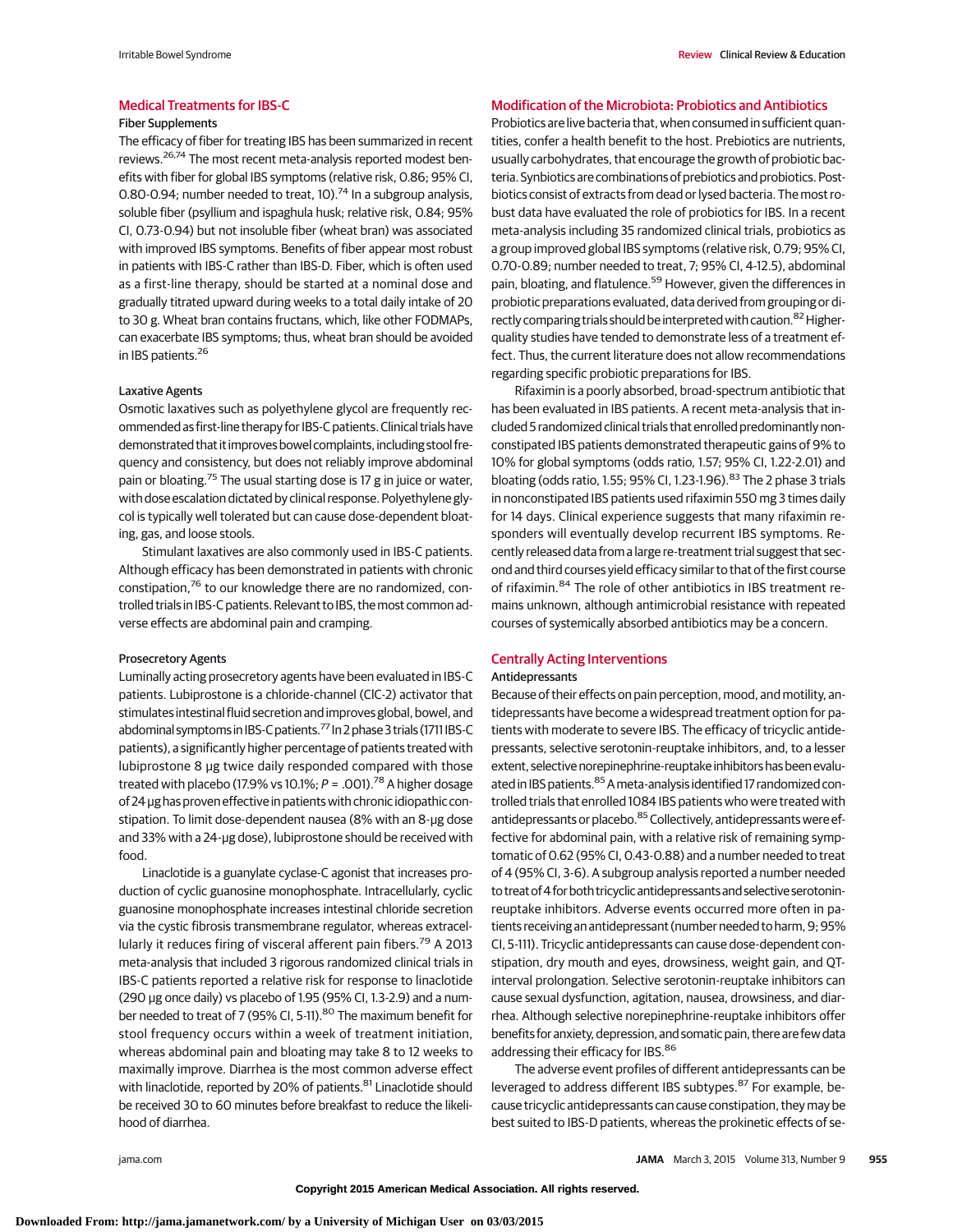lective serotonin-reuptake inhibitors might make them a better choice for IBS-C patients. Similarly, tricyclic antidepressants might be a better choice for patients with insomnia, anorexia, or weight loss. On the other hand, selective serotonin-reuptake inhibitors might be a better choice for patients with significant anxiety. When a tricyclic antidepressant is selected to treat IBS, low doses (10-25 mg) should be started at bedtime and gradually titrated upward according to symptom response and tolerability. Selective serotoninreuptake inhibitors are typically started at the lower range of standard dosing.

# Psychological Therapies

Psychological therapies provide an alternative or adjunctive therapy for IBS patients. In a recent meta-analysis, 32 separate trials of highly variable quality, involving more than 2000 patients, evaluated 10 different "psychological therapies,"85 which were more effective than control therapies, with a number needed to treat of 4 (95% CI, 3-5). In a subgroup analysis, similar numbers needed to treat were reported for cognitive behavioral therapy, hypnotherapy, multicomponent psychotherapy, and dynamic psychotherapy but not other techniques. Despite these encouraging results, variable thirdparty reimbursement, a lack of clinicians, and poor patient and clinician acceptance have limited widespread adoption of these therapies in clinical practice. Access to behavioral therapy may improve with the development of book-, Internet-, or application-based behavioral programs.<sup>88,89</sup>

# Complementary and Alternative Medicine

Despite the paucity of evidence, many IBS patients use complementary and alternative therapies.<sup>90</sup> A meta-analysis of 5 studies demonstrated that acupuncture was no better than sham acupuncture in improving symptoms or quality of life in IBS patients.<sup>91</sup> Studies evaluating Chinese herbal remedies for IBS have yielded mixed results.<sup>90</sup> A clear understanding of the active ingredients and a lack of standardization are significant challenges facing clinicians with an interest in herbal therapies.

#### Bottom-Line Clinical Messages

- 1. IBS is a common, symptom-based illness that is defined by the presence of abdominal pain or cramping in association with constipation, diarrhea, or both.
- 2. The diagnosis of IBS can be confidently established with the use of symptom-based criteria, the exclusion of concerning features, and the judicious use of diagnostic testing.
- 3. Concerning features that should prompt a more detailed evaluation include new onset of symptoms after age 50 years; unexplained weight loss; a family history of organic gastrointestinal diseases such as colon cancer, inflammatory bowel diseases, or celiac disease; gastrointestinal blood loss; and unexplained irondeficiency anemia.
- 4. Successful management of patients with IBS begins with a trusting, positive, patient-physician relationship.
- 5. A holistic approach that embraces lifestyle changes, dietary interventions, medications, or behavioral strategies offers the greatest likelihood of sustained treatment benefit.

# **Conclusions**

IBS remains an enigmatic cause of significant distress, morbidity, and disability. For the foreseeable future, the diagnosis of IBS will rely on the identification of characteristic symptoms and the exclusion of organic disease mimics. As science advances, it is hoped that the confident diagnosis of IBS will be aided by novel biomarkers that can either rule out specific organic diseases or rule in IBS. An improved understanding of the pathophysiology of IBS will also pave the way for novel nonpharmacologic and pharmacologic therapies. For now, it is important for physicians to understand the role of dietary, lifestyle, and behavioral modification either with or without medical treatments for IBS.

## ARTICLE INFORMATION

**Author Contributions:** Dr Chey had full access to all of the data in the study and takes responsibility for the integrity of the data and the accuracy of the data analysis.

Study concept and design: All authors. Acquisition, analysis, or interpretation of data: All authors.

Drafting of the manuscript: All authors. Critical revision of the manuscript for important intellectual content: All authors. Study supervision: Chey.

**Conflict of Interest Disclosures:** All authors have completed and submitted the ICMJE Form for Disclosure of Potential Conflicts of Interest. Dr Chey reports consulting for AstraZeneca, Asubio, Ferring, Astellas, Entera, Furiex, Forest, Ironwood, Nestle, Perrigo, Prometheus, Salix, SK, Sucampo, and Takeda. Dr Chey also reports receiving research funding from Ironwood, Nestle, Perrigo, and Prometheus. Dr Eswaran reports receiving a research grant from Prometheus. No other disclosures were reported.

**Funding/Support:** The Department of Gastroenterology, University of Michigan Health System, Ann Arbor, provided funding for all aspects of the preparation of this article, including administrative assistance and protected time to conduct all aspects of this project.

**Role of Funders/Sponsors:** The Department of Gastroenterology, University of Michigan Health System, had no role in the design and conduct of the study; collection, management, analysis, and interpretation of the data; preparation, review, or approval of the manuscript; and decision to submit the manuscript for publication.

**Submissions:**We encourage authors to submit papers for consideration as a Review. Please contact Mary McGrae McDermott, MD, at mdm608@northwestern.edu.

#### **REFERENCES**

**1**. Lovell RM, Ford AC. Global prevalence of and risk factors for irritable bowel syndrome: a meta-analysis. Clin Gastroenterol Hepatol. 2012;10 (7):712-721.e4.

**2**. Lovell RM, Ford AC. Effect of gender on prevalence of irritable bowel syndrome in the community: systematic review and meta-analysis. Am J Gastroenterol. 2012;107(7):991-1000.

**3**. Guilera M, Balboa A, Mearin F. Bowel habit subtypes and temporal patterns in irritable bowel syndrome: systematic review. Am J Gastroenterol. 2005;100(5):1174-1184.

**4**. Riedl A, Schmidtmann M, Stengel A, et al. Somatic comorbidities of irritable bowel syndrome: a systematic analysis. J Psychosom Res. 2008;64 (6):573-582.

**5**. Lovell RM, Ford AC. Prevalence of gastro-esophageal reflux-type symptoms in individuals with irritable bowel syndrome in the community: a meta-analysis. Am J Gastroenterol. 2012;107(12):1793-1801.

**6**. Ford AC, Marwaha A, Lim A, Moayyedi P. Systematic review and meta-analysis of the prevalence of irritable bowel syndrome in individuals with dyspepsia. Clin Gastroenterol Hepatol. 2010;8(5):401-409.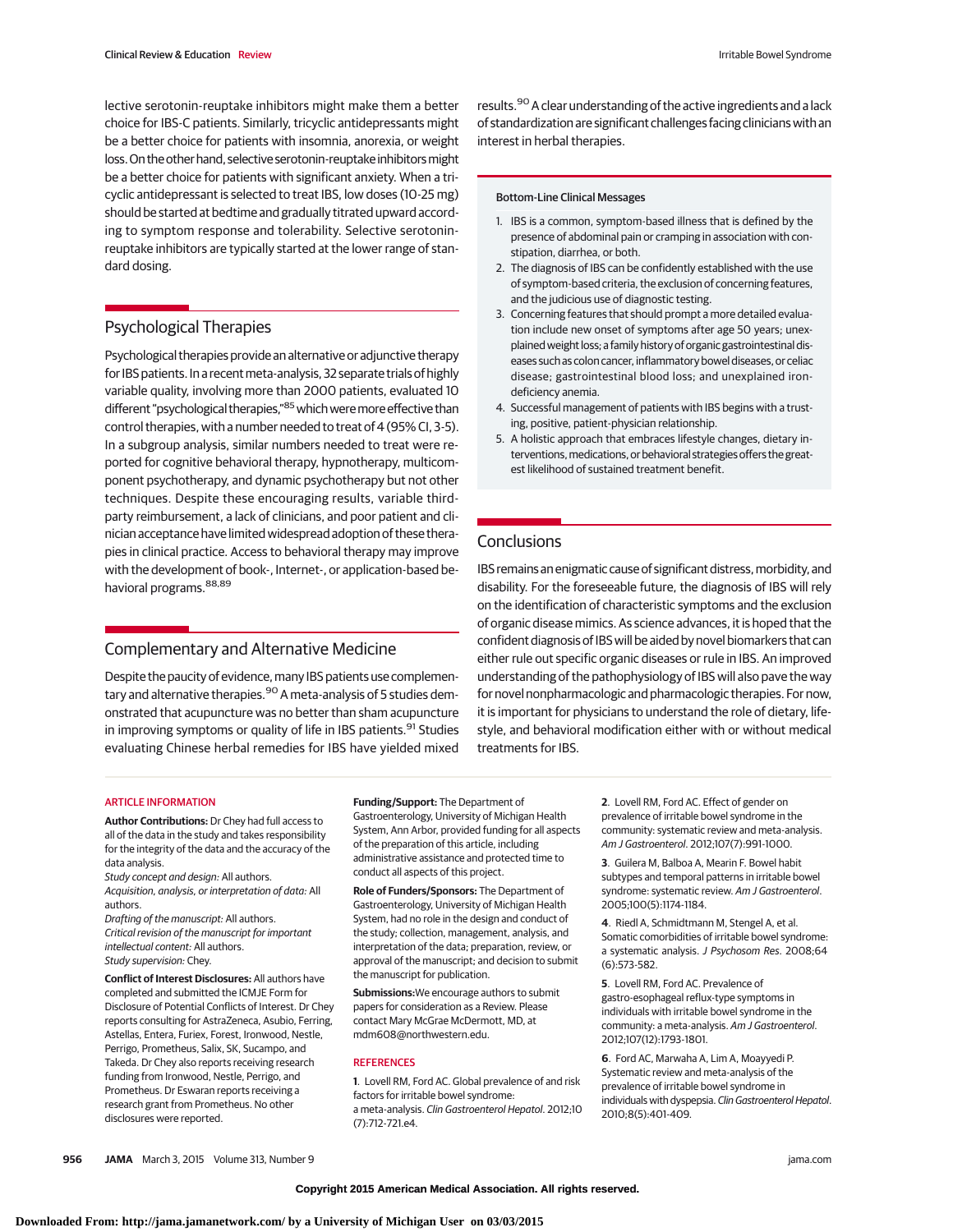Irritable Bowel Syndrome **Review Clinical Review & Education** Review Clinical Review & Education

**7**. Fond G, Loundou A, Hamdani N, et al. Anxiety and depression comorbidities in irritable bowel syndrome (IBS): a systematic review and meta-analysis. Eur Arch Psychiatry Clin Neurosci. 2014;264(8):651-660.

**8**. El-Serag HB, Pilgrim P, Schoenfeld P. Systemic review: natural history of irritable bowel syndrome. Aliment Pharmacol Ther. 2004;19(8):861-870.

**9**. Engsbro AL, Simren M, Bytzer P. Short-term stability of subtypes in the irritable bowel syndrome: prospective evaluation using the Rome III classification. Aliment Pharmacol Ther. 2012;35 (3):350-359.

**10**. Garrigues V, Mearin F, Badía X, et al; RITMO GROUP. Change over time of bowel habit in irritable bowel syndrome: a prospective, observational, 1-year follow-up study (RITMO study). Aliment Pharmacol Ther. 2007;25(3):323-332.

**11**. Spiegel BM. The burden of IBS: looking at metrics. Curr Gastroenterol Rep. 2009;11(4):265-269.

**12**. Koloski NA, Talley NJ, Boyce PM. Predictors of health care seeking for irritable bowel syndrome and nonulcer dyspepsia: a critical review of the literature on symptom and psychosocial factors. Am J Gastroenterol. 2001;96(5):1340-1349.

**13**. Everhart JE, Ruhl CE. Burden of digestive diseases in the United States, part II: lower gastrointestinal diseases. Gastroenterology. 2009; 136(3):741-754.

**14**. Agarwal N, Spiegel BM. The effect of irritable bowel syndrome on health-related quality of life and health care expenditures. Gastroenterol Clin North Am. 2011;40(1):11-19.

**15**. Simrén M, Barbara G, Flint HJ, et al; Rome Foundation Committee. Intestinal microbiota in functional bowel disorders: a Rome Foundation report. Gut. 2013;62(1):159-176.

**16**. Dupont HL. Review article: evidence for the role of gut microbiota in irritable bowel syndrome and its potential influence on therapeutic targets. Aliment Pharmacol Ther. 2014;39(10):1033-1042.

**17**. Sainsbury A, Sanders DS, Ford AC. Prevalence of irritable bowel syndrome–type symptoms in patients with celiac disease: a meta-analysis. Clin Gastroenterol Hepatol. 2013;11(4):359-365.e1.

**18**. Halpin SJ, Ford AC. Prevalence of symptoms meeting criteria for irritable bowel syndrome in inflammatory bowel disease: systematic review and meta-analysis. Am J Gastroenterol. 2012;107(10): 1474-1482.

**19**. Dai C, Jiang M. The incidence and risk factors of post-infectious irritable bowel syndrome: a meta-analysis. Hepatogastroenterology. 2012;59 (113):67-72.

**20**. Öhman L, Simrén M. Pathogenesis of IBS: role of inflammation, immunity and neuroimmune interactions. Nat Rev Gastroenterol Hepatol. 2010;7 (3):163-173.

**21**. Ford AC, Talley NJ. Mucosal inflammation as a potential etiological factor in irritable bowel syndrome: a systematic review. J Gastroenterol. 2011;46(4):421-431.

**22**. Matricon J, Meleine M, Gelot A, et al. Review article: associations between immune activation, intestinal permeability and the irritable bowel syndrome. Aliment Pharmacol Ther. 2012;36(11-12): 1009-1031.

**23**. Zhou Q, Zhang B, Verne GN. Intestinal membrane permeability and hypersensitivity in the irritable bowel syndrome. Pain. 2009;146(1-2):41-46.

**24**. Collins SM. A role for the gut microbiota in IBS. Nat Rev Gastroenterol Hepatol. 2014;11(8):497-505.

**25**. Spiller R, Lam C. An update on post-infectious irritable bowel syndrome: role of genetics, immune activation, serotonin and altered microbiome. J Neurogastroenterol Motil. 2012;18(3):258-268.

**26**. Eswaran S, Muir J, Chey WD. Fiber and functional gastrointestinal disorders. Am J Gastroenterol. 2013;108(5):718-727.

**27**. Boettcher E, Crowe SE. Dietary proteins and functional gastrointestinal disorders. Am J Gastroenterol. 2013;108(5):728-736.

**28**. Farré R, Tack J. Food and symptom generation in functional gastrointestinal disorders: physiological aspects. Am J Gastroenterol. 2013;108 (5):698-706.

**29**. Shepherd SJ, Lomer MC, Gibson PR. Short-chain carbohydrates and functional gastrointestinal disorders. Am J Gastroenterol. 2013;108(5):707-717.

**30**. Park MI, Camilleri M. Is there a role of food allergy in irritable bowel syndrome and functional dyspepsia? a systematic review. Neurogastroenterol Motil. 2006;18(8):595-607.

**31**. Drossman DA. Abuse, trauma, and GI illness: is there a link? Am J Gastroenterol. 2011;106(1):14-25.

**32**. Chitkara DK, van Tilburg MA, Blois-Martin N, Whitehead WE. Early life risk factors that contribute to irritable bowel syndrome in adults: a systematic review. Am J Gastroenterol. 2008;103(3):765-774.

**33**. Mayer EA, Tillisch K. The brain-gut axis in abdominal pain syndromes. Annu Rev Med. 2011; 62:381-396.

**34**. Tillisch K, Mayer EA, Labus JS. Quantitative meta-analysis identifies brain regions activated during rectal distension in irritable bowel syndrome. Gastroenterology. 2011;140(1):91-100.

**35**. Keefer L, Mandal S. The potential role of behavioral therapies in the management of centrally mediated abdominal pain. Neurogastroenterol Motil. doi: 10.1111/nmo.12474.

**36**. Longstreth GF, Thompson WG, Chey WD, Houghton LA, Mearin F, Spiller RC. Functional bowel disorders. Gastroenterology. 2006;130(5): 1480-1491.

**37**. Saad RJ, Rao SS, Koch KL, et al. Do stool form and frequency correlate with whole-gut and colonic transit? results from a multicenter study in constipated individuals and healthy controls. Am J Gastroenterol. 2010;105(2):403-411.

**38**. Lewis SJ, Heaton KW. Stool form scale as a useful guide to intestinal transit time. Scand J Gastroenterol. 1997;32(9):920-924.

**39**. Ringel Y, Williams RE, Kalilani L, Cook SF. Prevalence, characteristics, and impact of bloating symptoms in patients with irritable bowel syndrome. Clin Gastroenterol Hepatol. 2009;7(1): 68-72.

**40**. Tuteja AK, Talley NJ, Joos SK, Tolman KG, Hickam DH. Abdominal bloating in employed adults: prevalence, risk factors, and association with other bowel disorders. Am J Gastroenterol. 2008;103(5):1241-1248.

**41**. Brandt LJ, Chey WD, Foxx-Orenstein AE, et al; American College of Gastroenterology Task Force on Irritable Bowel Syndrome. An evidence-based position statement on the management of irritable bowel syndrome. Am J Gastroenterol. 2009;104 (suppl 1):S1-S35.

**42**. Vanner SJ, Depew WT, Paterson WG, et al. Predictive value of the Rome criteria for diagnosing the irritable bowel syndrome. Am J Gastroenterol. 1999;94(10):2912-2917.

**43**. Spiegel BM, Farid M, Esrailian E, Talley J, Chang L. Is irritable bowel syndrome a diagnosis of exclusion? a survey of primary care providers, gastroenterologists, and IBS experts. Am J Gastroenterol. 2010;105(4):848-858.

**44**. Ford AC, Chey WD, Talley NJ, Malhotra A, Spiegel BM, Moayyedi P. Yield of diagnostic tests for celiac disease in individuals with symptoms suggestive of irritable bowel syndrome: systematic review and meta-analysis. Arch Intern Med. 2009; 169(7):651-658.

**45**. Cash BD, Rubenstein JH, Young PE, et al. The prevalence of celiac disease among patients with nonconstipated irritable bowel syndrome is similar to controls. Gastroenterology. 2011;141(4):1187-1193.

**46**. Spiegel BM, DeRosa VP, Gralnek IM, Wang V, Dulai GS. Testing for celiac sprue in irritable bowel syndrome with predominant diarrhea: a cost-effectiveness analysis. Gastroenterology. 2004;126(7):1721-1732.

**47**. Macaigne G, Lahmek P, Locher C, et al. Microscopic colitis or functional bowel disease with diarrhea: a French prospective multicenter study. Am J Gastroenterol. 2014;109(9):1461-1470.

**48**. Chey WD, Nojkov B, Rubenstein JH, Dobhan RR, Greenson JK, Cash BD. The yield of colonoscopy in patients with non-constipated irritable bowel syndrome: results from a prospective, controlled US trial. Am J Gastroenterol. 2010;105(4):859-865.

**49**. Yang Z, Clark N, Park KT. Effectiveness and cost-effectiveness of measuring fecal calprotectin in diagnosis of inflammatory bowel disease in adults and children. Clin Gastroenterol Hepatol. 2014;12(2):253-262.e2.

**50**. Menees SB, Kurlander J, Goel A, Powell CC, Chey WD. Meta-analysis of the utility of common serum and fecal biomarkers in adults with IBS. Gastroenterology. 2014;146:S194.

**51**. Shin A, Camilleri M, Vijayvargiya P, et al. Bowel functions, fecal unconjugated primary and secondary bile acids, and colonic transit in patients with irritable bowel syndrome. Clin Gastroenterol Hepatol. 2013;11(10):1270-1275.e1.

**52**. Wedlake L, A'Hern R, Russell D, Thomas K, Walters JR, Andreyev HJ. Systematic review: the prevalence of idiopathic bile acid malabsorption as diagnosed by SeHCAT scanning in patients with diarrhoea-predominant irritable bowel syndrome. Aliment Pharmacol Ther. 2009;30(7):707-717.

**53**. Power AM, Talley NJ, Ford AC. Association between constipation and colorectal cancer: systematic review and meta-analysis of observational studies. Am J Gastroenterol. 2013;108 (6):894-903.

**54**. Guérin A, Mody R, Fok B, et al. Risk of developing colorectal cancer and benign colorectal neoplasm in patients with chronic constipation. Aliment Pharmacol Ther. 2014;40(1):83-92.